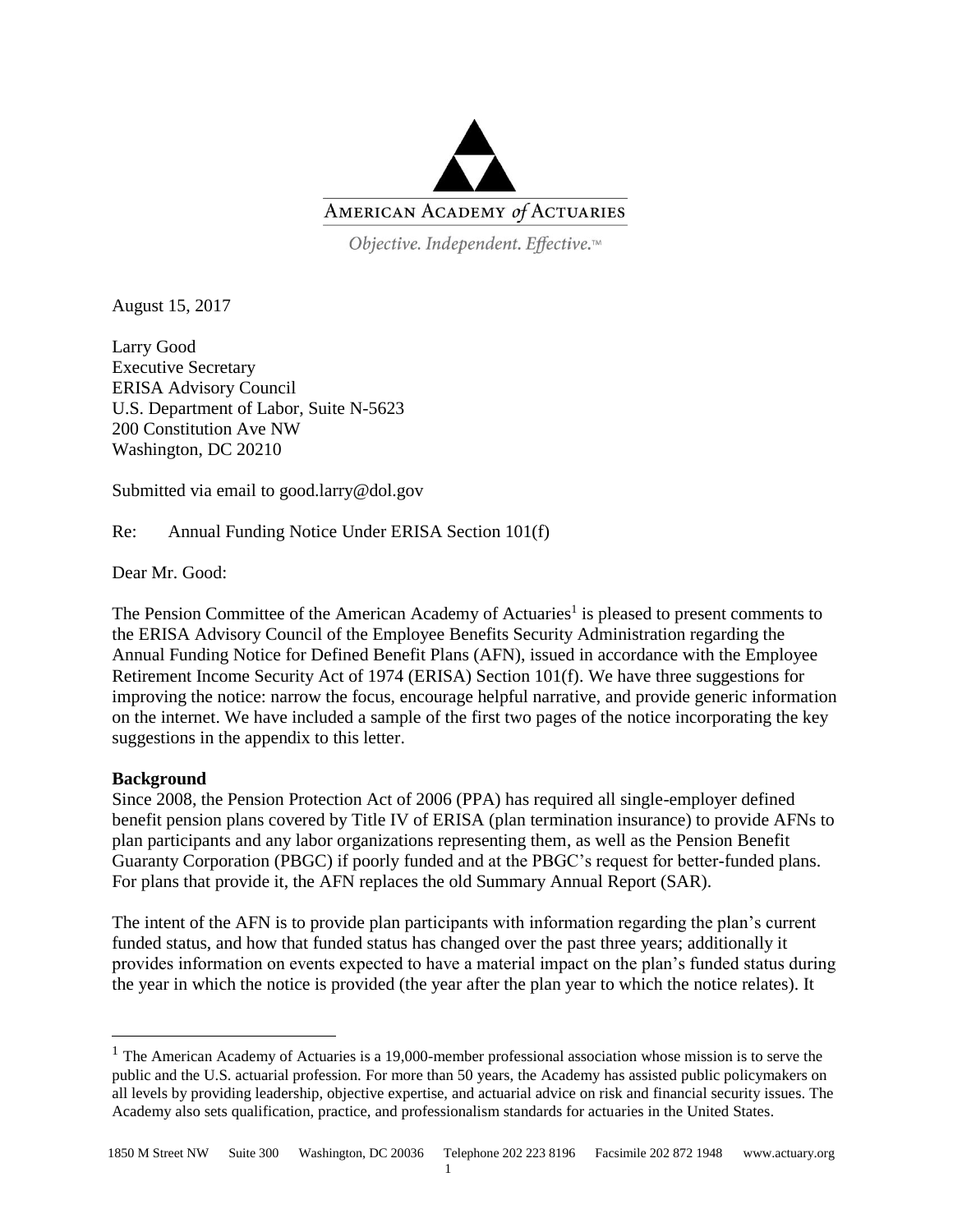also provides participants with information of the plan's termination rules, and how PBGC guarantees will protect their benefits if the plan terminates.

But the AFN as it stands is an example of a good idea gone wrong. The AFN should provide plan participants with useful, comprehensible information regarding the security of their pension benefits. The regulations even go so far as to forbid adding additional information designed to obscure the intended message. But the AFN overwhelms participants with a flood of numbers that they will have neither the context nor technical expertise to interpret—leading to the very confusion the regulations specifically seek to prevent.

## **Statutory Requirements**

To be fair, the AFN shoulders a heavy burden in trying to simply and clearly communicate complex information. The statutory disclosure requirements are lengthy, and include (for a single-employer plan):

- General information regarding the plan:
	- o Identifying information about the plan, the plan sponsor, and the plan administrator
	- o Information on the number of participants split into three categories
	- o A statement on the plan's funding policy and the plan's asset allocation
	- o A statement that the plan was subject to an informational filing under ERISA Section 4010 (if applicable)
- Generic information:
	- o A summary of the ERISA rules regarding plan termination
	- o Information on the benefits guaranteed by the PBGC
	- o The right to receive a copy of the annual report
- Specific information regarding the plan's assets and liabilities:
	- o A three-year history of the funded target attainment percentage (FTAP)
	- o A three-year history of liabilities and assets (net of any funding balances) as determined to calculate the minimum required contribution
	- o Liabilities and assets as of the end of the year to which the notice relates, determined using PBGC interest rates
	- o Information on any material events taking effect in the current plan year and a projection of the impact of that event at year-end
- Impact of funding stabilization (if applicable):
	- o An explanation of stabilized interest rates
	- o A statement that stabilization may reduce contributions
	- o A three-year history of the FTAP and minimum required contribution, both with and without the effects of stabilization

Multiemployer plans have slightly different but similar requirements, and must provide additional information under the Multiemployer Reform Act of 2014 (MPRA).

This is a vast amount of information to present to participants, and most of it will be of little value to the average participant without some context.

For example, a 2016 AFN, delivered in April 2017, might show seven different measures of the plan's funded status: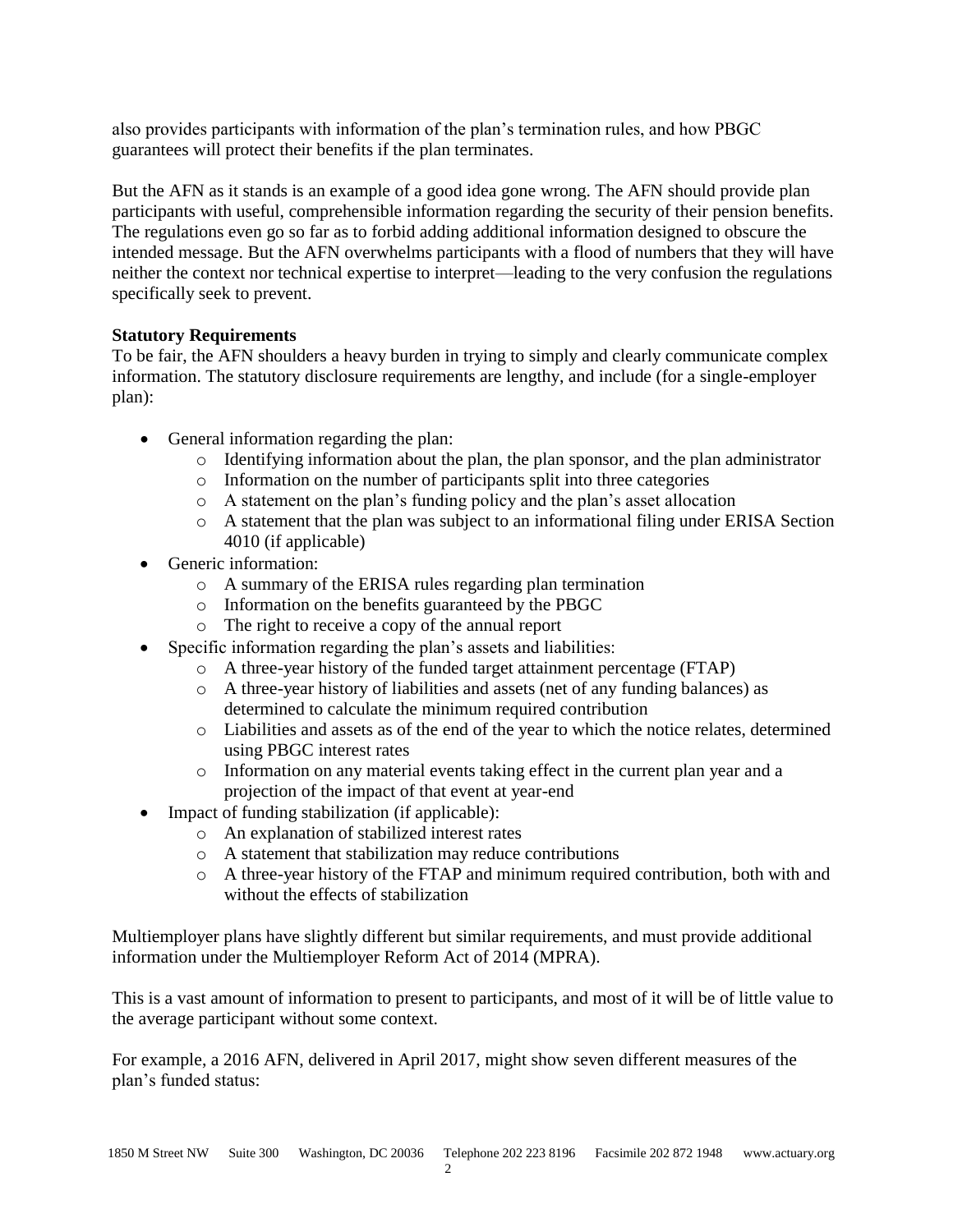- Funded status at  $1/1/2014$ ,  $1/1/2015$ , and  $1/1/2016$  using the stabilized interest rates in effect for each year;
- Funded status at  $1/1/2014$ ,  $1/1/2015$ , and  $1/1/2016$  using the non-stabilized interest rates in effect for each year (on the temporary HATFA supplement); and
- Projected 12/31/2016 funded status using mandated PBGC interest rates.

The average pension plan participant, unfamiliar with the concept of what a pension liability represents, will likely struggle to make sense of these seven different measures. We have three suggestions to make the AFN more useful while still keeping the AFN within its statutory boundaries: narrow the focus to a single liability measure, encourage plan sponsors to provide helpful narrative, and shift generic information off the notice itself and onto the internet.

## **Narrow the Focus**

The statutory requirements cannot easily be changed, so barring additional regulatory action, the best way to improve the AFN might be to redesign it. As noted above, the notice often must provide seven different measures of the plan's funded status, but there is nothing in the statute that requires every measure to be presented with equal emphasis. We believe it would help participants grasp the key message if the notice focused on a single measure—perhaps the market value of assets and nonstabilized liabilities as market-based measures, or the assets and liabilities used to determine the minimum required contribution—and put some context around these numbers, such as a simple explanation of the year-over-year asset and liability changes.

Disclosure of this information could be placed on the first page with appropriate explanatory text to help participants put the results in context. The remaining required disclosures would still have to be included in the notice, but could start on the second page. The DOL could determine the minimum level of disclosure to appear on this first page (for example, the pertinent measures for the current year, or the same information for the past two years, or the three years required by statute).

### **Encourage Helpful Narrative**

The statute permits the plan sponsor to provide additional information on the notice that is "necessary or helpful to understanding the mandatory information in the notice." However, the DOL has actively discouraged certain deviations. For example, the preamble to the final regulations "strongly discourages" showing an additional funded ratio where assets are not reduced for credit balances. The strong DOL position against what many practitioners and sponsors considered to be a reasonable clarifying modification to the notice has led many to conclude that it is risky and not worth the effort to deviate from the model notice in an effort to improve its communication value. This type of DOL direction has left many sponsors unwilling to deviate from the model, even when additional information would add significant clarity.

For instance, consider a plan that offered a lump sum cashout window in 2016 that significantly reduced assets and liabilities, and lowered the plan's FTAP because lump sums were based on Section 417(e) rates lower than the mandated stabilized segment rates at which they were valued. Even assuming this window was disclosed on the 2016 notice (provided to participants in 2017), there will be no information about it on the 2017 notice delivered in 2018. Participants will see a large unexplained change in the historical funding information—and unless they have the 2016 notice, they will have no way to determine what caused the drop. Furthermore, in many situations the window might not even have been specifically disclosed on any notice (for instance, if the window was announced, opened, and closed all during the 2016 plan year and the sponsor elected to reflect it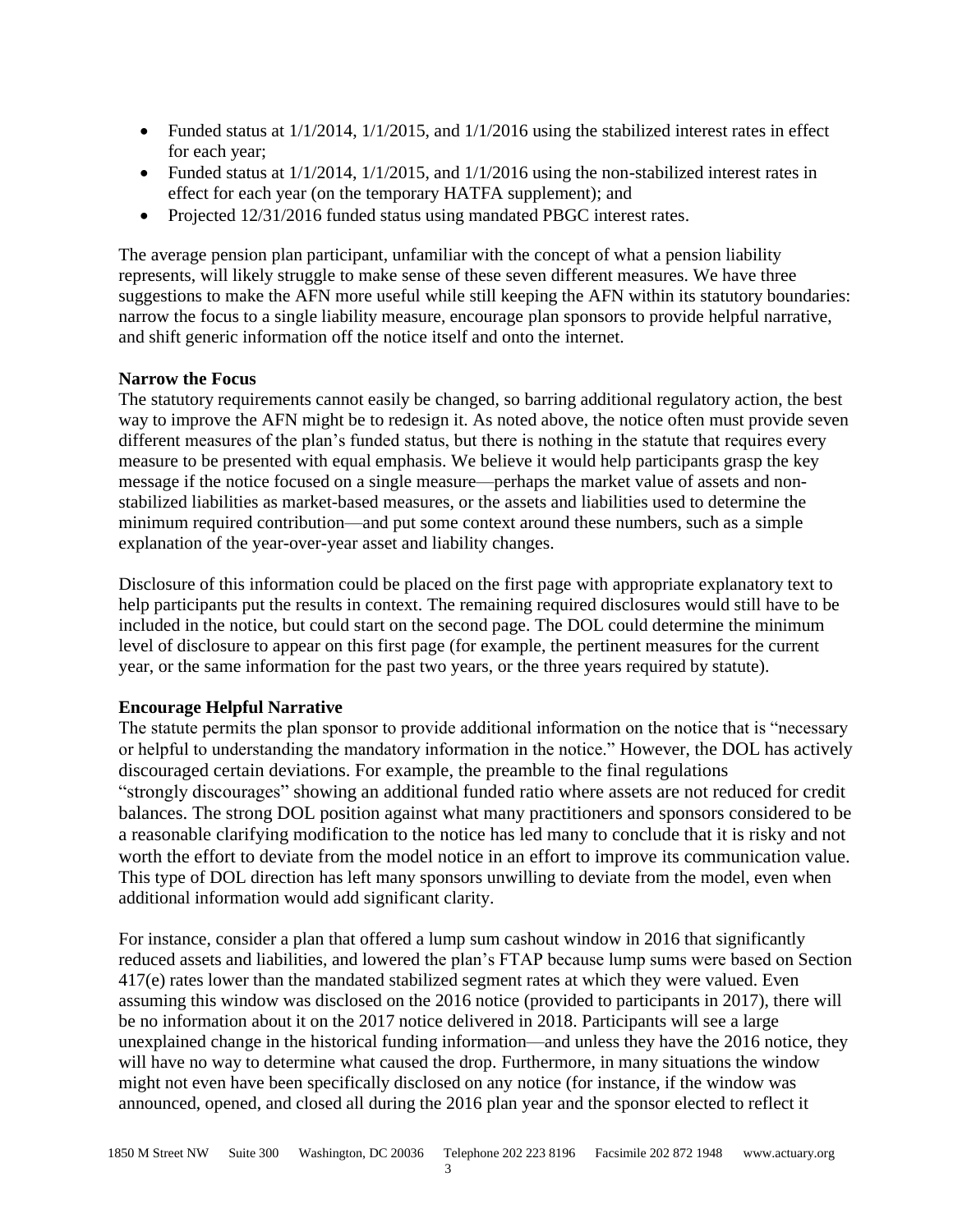in the 2016 valuation); in that case even having the prior year notice will not help participants understand the change in funded status.

Another situation where additional information might be very helpful to participants is the disclosure of the FTAP, which according to the statute must be determined net of the plan's funding balances. Yet this might mislead participants into believing those assets covered by the funding balance somehow aren't "real" assets of the plan. In the first years the notice was provided, many plan sponsors wanted to show their plan's funded status without subtracting the funding balances, believing this provided a more accurate picture of the plan's situation, but again, the DOL warning in the preamble of the final regulations has discouraged this practice.

We believe plan sponsors should have the flexibility—should in fact be encouraged—to provide additional information in plain language that will help clarify the notice for non-subject matter experts. The statute explicitly permits the addition of such information; helping plan participants understand the key message of the notice should outweigh the risk that a plan sponsor might try to deliberately obscure a plan's poor funded status.

One option would be to allow the sponsor to include information beyond what is statutorily required that allows the reader to make a comparison across all of the time periods covered in the notice. For example, the table that discloses the plan's historical funded status could also include estimated values for the notice year on that year's funding basis (see attached sample notice for an example of how this might look). Then, where the required year-end funded status on the PBGC basis is disclosed, the sponsor could include an explanation of why that required measurement differs from what is shown in the first table.

Further, to the extent that events having a material effect must be disclosed, in addition to the required disclosure of the projected effect as of the end of the *current* year, the sponsors could also be permitted to disclose the estimated effect of that event on values as of the end of the *notice* year (that is, for a 2017 notice, the sponsor could disclose the projected effect as of the beginning of the 2018 plan year in addition to the statutorily required disclosure of the effect as of the end of the 2018 plan year —this could be very helpful, as many material events would already be reflected in the notice year-end values.) This way the reader would be able to make a comparison across multiple years on a consistent basis with at least some prospect of distinguishing between the factors that actually represent a change in the plan's financial condition and those that are simply a reflection of different approaches to measuring plan assets and liabilities.

#### **Provide Generic Information on the Internet**

We recognize that our first two suggestions might lengthen the notice, an undesirable outcome given that the notice is already five pages long. The longer the notice, the less likely anyone will actually read it all the way through. However, we believe the notice can be significantly shortened by permitting generic information (plan termination, PBGC guarantees) to be provided through a link to a webpage, either on the plan sponsor's website, or—even better—on a website provided by the DOL specifically for this purpose. At this point, it is reasonable to assume most people have access to the internet on a computer, tablet, or phone; however, to be equitable for those without such access, the AFN could also notify participants without internet access that they can request the generic information from the plan administrator (at no charge).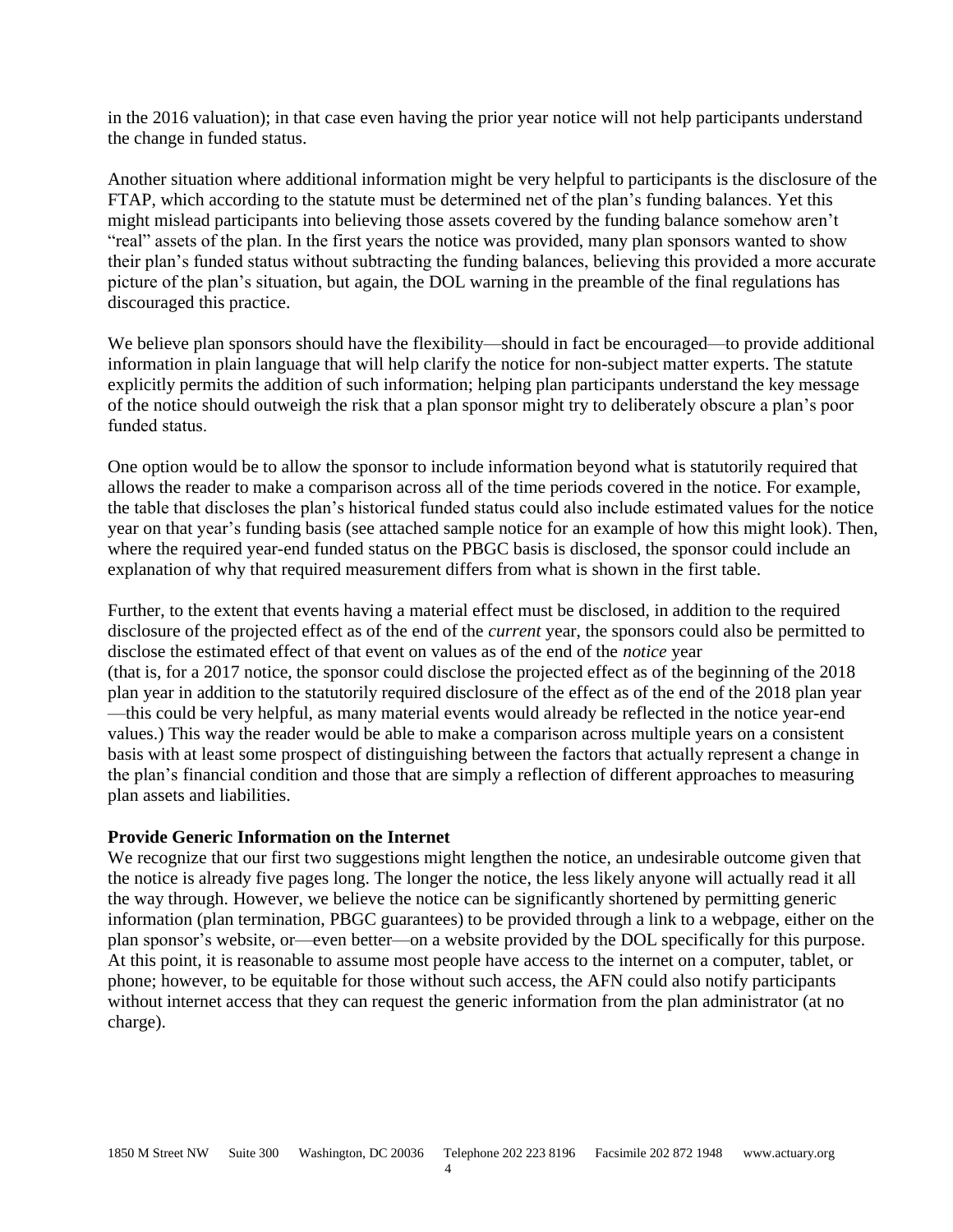Besides making the notice shorter, this approach may make it less likely that participants will misinterpret the generic plan termination information as indicating that their plan is at risk of terminating. To avoid this misconception, some sponsors routinely provide a cover letter ensuring the participants that the plan is *not* about to terminate; providing a link to a generic webpage may be less likely to be misinterpreted.

#### **Additional Thoughts**

Even with all these changes, the AFN will still continue to provide a flood of information that risks overwhelming and confusing participants. If the primary purpose of the notice is to help participants understand the plan's funded status and the risk that promised benefits will (or will not) be paid, it does not do a very good job. We believe "less is more": if participants are provided appropriate streamlined information, they are far more likely to read it all and be able to better understand it especially if plan sponsors can make available additional information to put the numbers in context.

The DOL itself cannot make statutory changes, but it may have the ability to influence such changes in the future, and we encourage the agency to do so when given the opportunity. If there is an opportunity to redesign the notice from scratch, this opens the door to significantly simplify and increase the effectiveness of the AFN communication. The Academy's Pension Committee would be pleased to serve as a resource to this effort.

We appreciate your consideration of these comments. Please contact Monica Konaté, the Academy's pension policy analyst, at 202-223-8196 or [konate@actuary.org](mailto:konate@actuary.org) if you have any questions or would like to discuss these comments further.

Respectfully submitted,

Ellen L. Kleinstuber, MAAA, FSA, FCA, FSPA, EA Chairperson, Pension Committee American Academy of Actuaries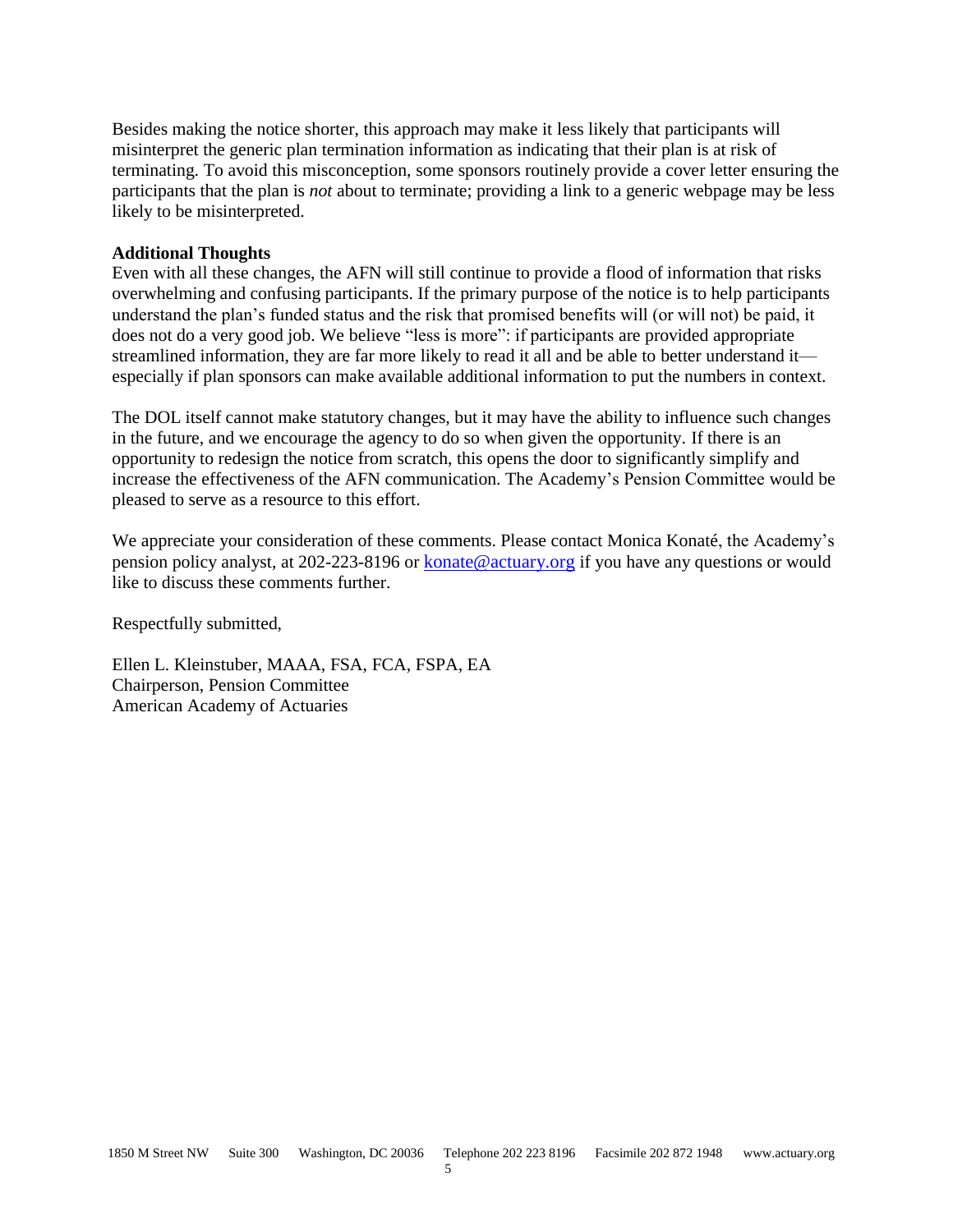## Appendix

# ILLUSTRATIVE ANNUAL FUNDING NOTICE<sup>2</sup> For [*insert name of single-employer pension plan*]

#### Introduction

You are a participant in the [*insert name of single-employer pension plan*]. This notice provides important information about the funding of the Plan. All traditional pension plans (called "defined benefit pension plans") must provide this notice every year regardless of their funding status. It is provided for informational purposes and you are not required to respond in any way. This notice is required by federal law. This notice is for the plan year beginning [*insert beginning date*] and ending [*insert ending date*] ("Plan Year").

### How Well Funded Is Your Plan?

The law requires the administrator of the Plan to tell you how well the Plan is funded. The Plan divides its net plan assets by plan liabilities to get this percentage. In general, the higher the percentage, the better funded the plan.

The chart below shows the funded percentages for the 2016 Plan Year and each of the two preceding plan years, as well as estimated values for the 2017 Plan Year. The chart also shows you how these percentages are calculated.

|    |                                       | <b>Funded Percentage<sup>3</sup></b> |             |             |             |  |
|----|---------------------------------------|--------------------------------------|-------------|-------------|-------------|--|
|    |                                       | 2017<br>(estimated)                  | 2016        | 2015        | 2014        |  |
|    | <b>Valuation Date</b>                 | 1/1/2017                             | 1/1/2016    | 1/1/2015    | 1/1/2014    |  |
| 2. | Plan Assets                           | \$1,000,000                          | \$1,000,000 | \$1,000,000 | \$1,000,000 |  |
| 3. | <b>Plan Liabilities</b>               | 1,100,000                            | 1,100,000   | 1,100,000   | 1,100,000   |  |
| 4. | <b>Funded Percentage</b><br>(2) / (3) | 90.91%                               | 90.91%      | 90.91%      | 90.91%      |  |

<sup>&</sup>lt;sup>2</sup> Note to ERISA Advisory Council: This sample is meant to illustrate only the part of the AFN that conveys the main message. There would be additional content documenting the other required elements and, potentially, including additional employer commentary.

 $3$  We suggest that only one set of results be shown on the first page. These could be provided on either a stabilized, non-stabilized, or PBGC basis. The advantage to having stabilized rates is that they are already required. Nonstabilized liabilities are not required for all plans (some plans are exempted from the MAP-21 supplement), and PBGC rates at beginning-of-year are currently not required for any plan. Thus, while there is some merit in these approaches, using stabilized or PBGC rates means sponsors would have to do more work.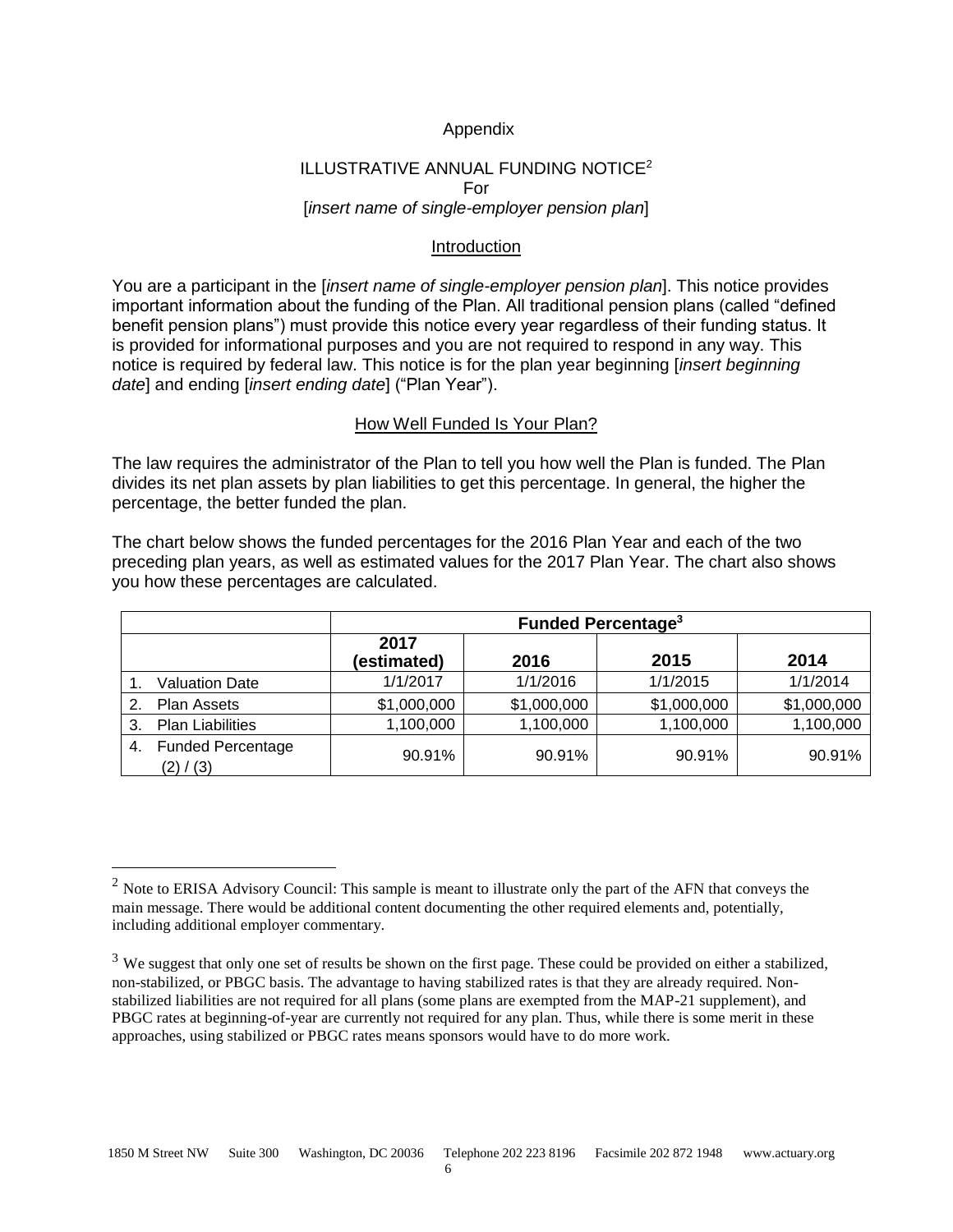# Plan Assets and Credit Balances

The chart below shows the Plan's "credit balances," if any, which the employer created when it contributed more than the law required in prior years. The credit balances can be used to offset required contributions in a future year. However, plans must subtract these credit balances from plan assets to calculate the required contribution and an alternative measure of the plan's funded percentage called the Funding Target Attainment Percentage (FTAP) that is required by law to be disclosed in this notice. The derivation of the FTAP is shown in the chart below.

|    |                                                                    | <b>Funding Target Attainment Percentage</b> |             |             |             |  |
|----|--------------------------------------------------------------------|---------------------------------------------|-------------|-------------|-------------|--|
|    |                                                                    | 2017<br>(estimated)                         | 2016        | 2015        | 2014        |  |
|    | <b>Valuation Date</b>                                              | 1/1/2017                                    | 1/1/2016    | 1/1/2015    | 1/1/2014    |  |
| 2. | Plan Assets                                                        | \$1,000,000                                 | \$1,000,000 | \$1,000,000 | \$1,000,000 |  |
| 3. | <b>Plan Liabilities</b>                                            | 1,100,000                                   | 1,100,000   | 1,100,000   | 1,100,000   |  |
| 4. | Funded Percentage (2)<br>(3)                                       | 90.91%                                      | 90.91%      | 90.91%      | 90.91%      |  |
| 5. | <b>Credit Balance</b>                                              | n/a                                         | 100,000     | 100,000     | 100,000     |  |
| 6. | Assets net of Credit<br>Balance $(2) - (5)$                        | n/a                                         | 900,000     | 900,000     | 900,000     |  |
| 7. | <b>Funding Target</b><br><b>Attainment Percentage</b><br>(6) / (3) | n/a                                         | 81.82%      | 81.82%      | 81.82%      |  |

# Plan Liabilities

Plan Liabilities in line 3 of the table above are an estimate of the amount of assets the Plan needs on the Valuation Date to pay for promised benefits under the Plan.

# Year-End Assets and Liabilities

The asset values in the charts above are measured as of the first day of the Plan Year. [*Include if the plan uses an actuarial value of assets that differs from market value.* They also are "actuarial values." Actuarial values smooth out the day-to-day fluctuations of the stock and other markets and can allow for more predictable levels of future contributions. The actuarial value of assets is never more than 10 percent higher or lower than the market value. Despite the fluctuations, market values tend to show a clearer picture of a plan's funded status at a given point in time.]

The liabilities shown in the tables above are determined by estimating the present value of future benefit payments using interest rates averaged over a period of time (as required by law), and typically do not reflect current market interest rates.

As of Jan. 1, 2017, the fair market value of the Plan's assets was [*enter amount*]. On this same date, the Plan's liabilities, determined using market rates, were estimated to be [*enter amount*].

7